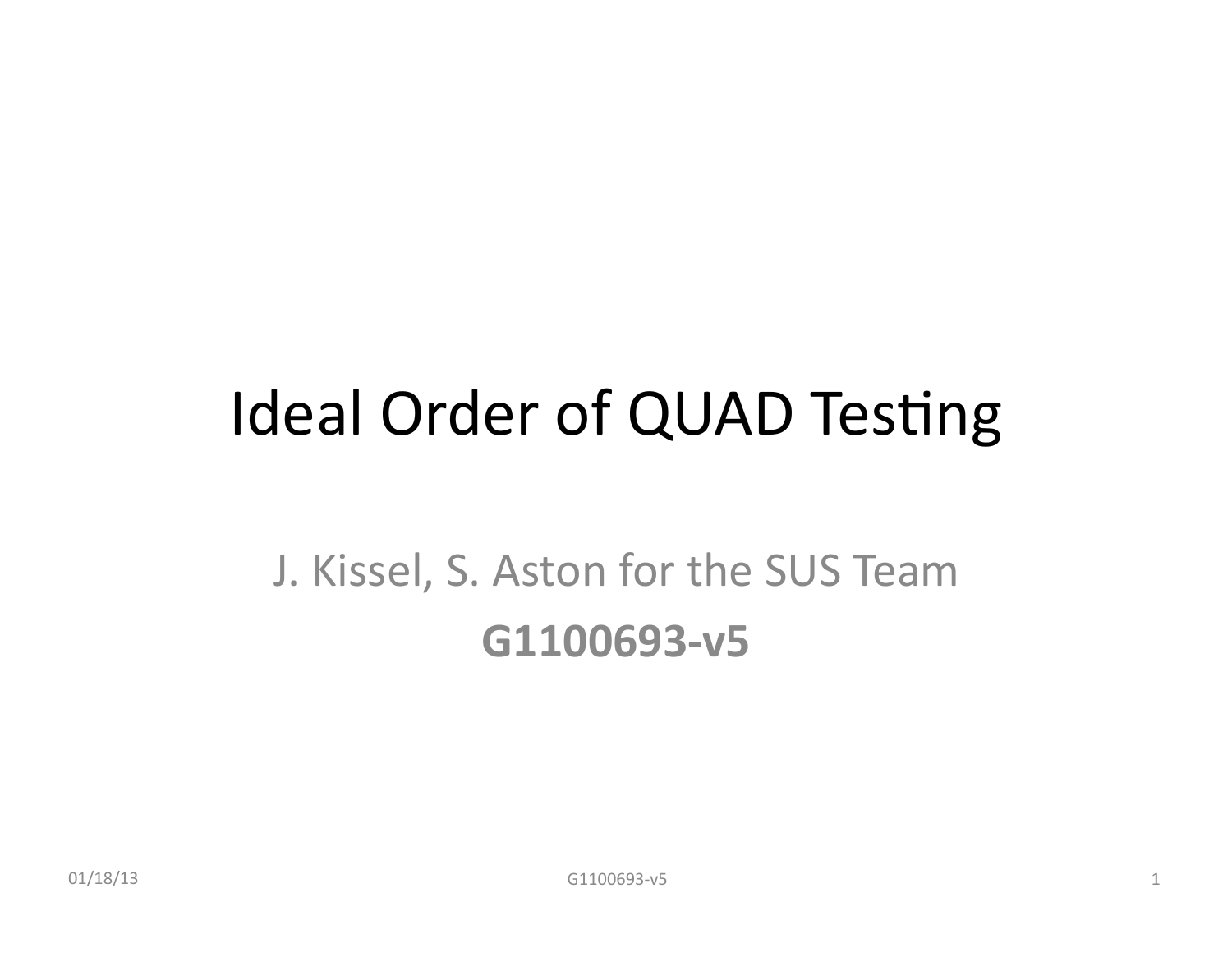# Driving Principles

- Learn as much as you can about the systems, as early as possible
- Assembly and Testing are synonomous, not separate, as should be the teams
- Test simple cases first, then your understanding of the full thing will be more clear
- Test report should contain everything you need to \*prove\* it works, but does not contain every test you've done to \*make\* it work (Results vs. Tests vs. Sanity Checks)
- We're still developing the production line not all tests that we've [done in the past / will do in the future] are useful, but we don't know until we try
- This is an ideal list. Reality maybe force us to measure less. We need not go back and get results, if the oppurtunity has passed.
- $\Rightarrow$  We care about the performance / response / reports in the final configuration (fiber build, fully assembled, in-vac) the most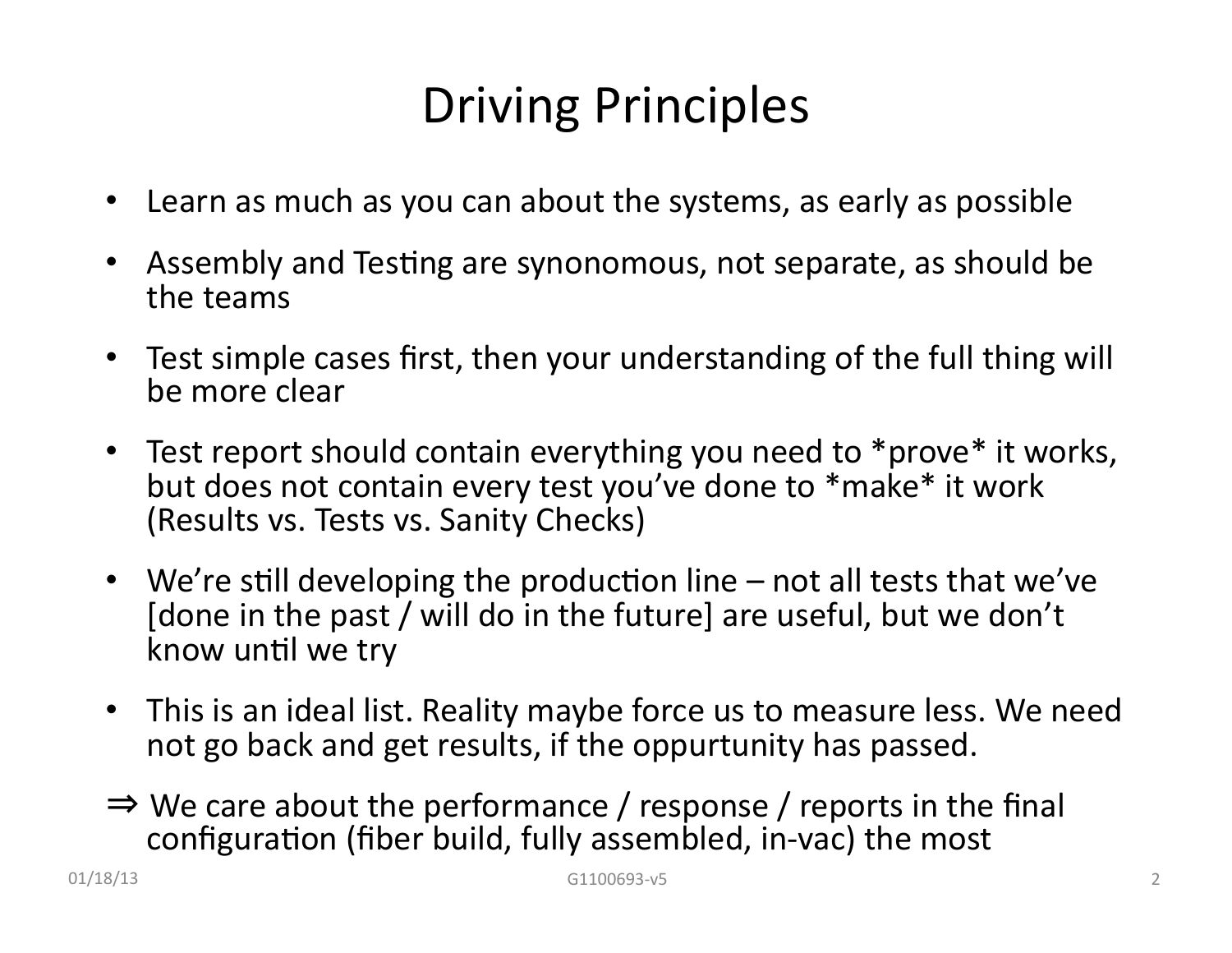# Order of Operations - LINGO

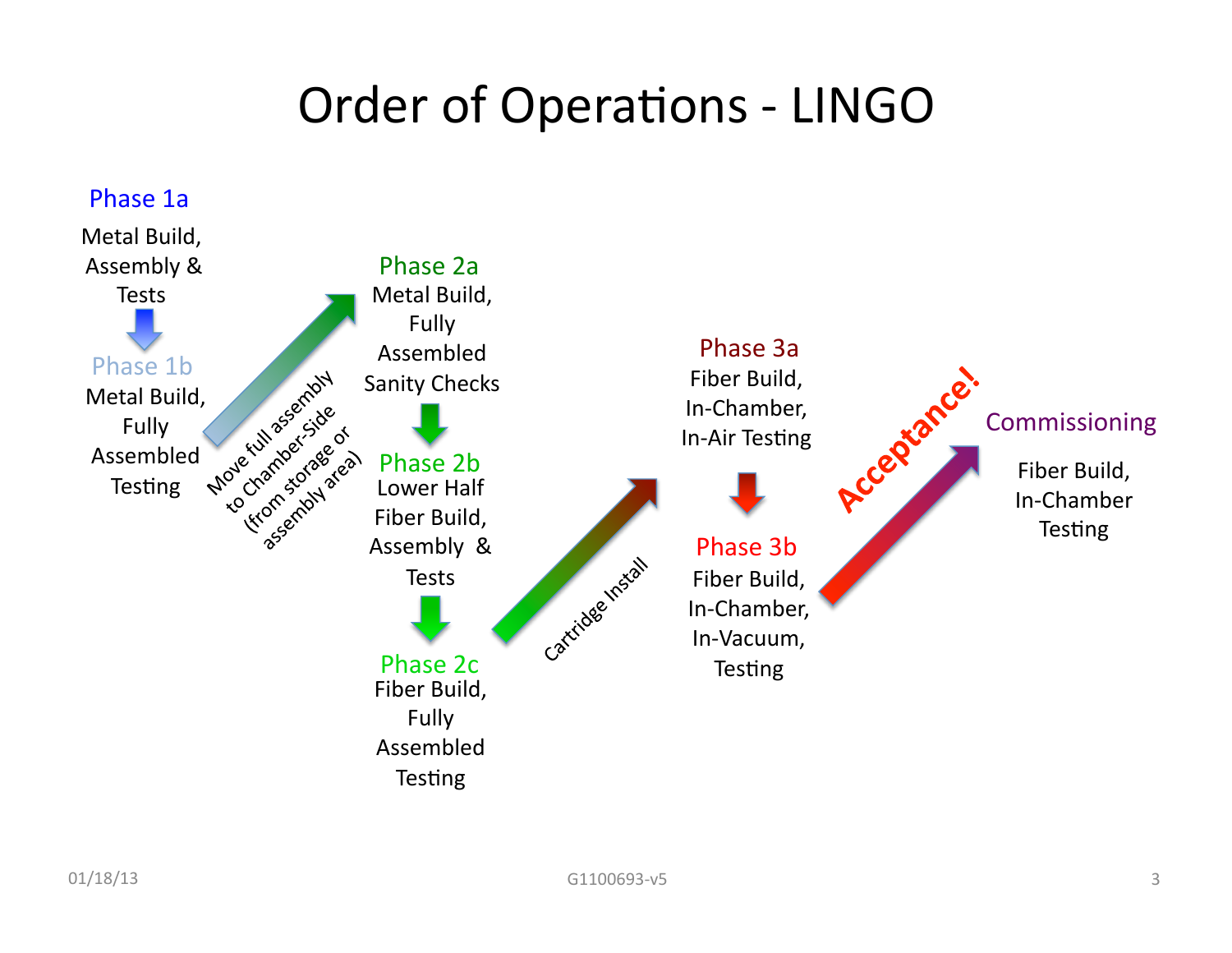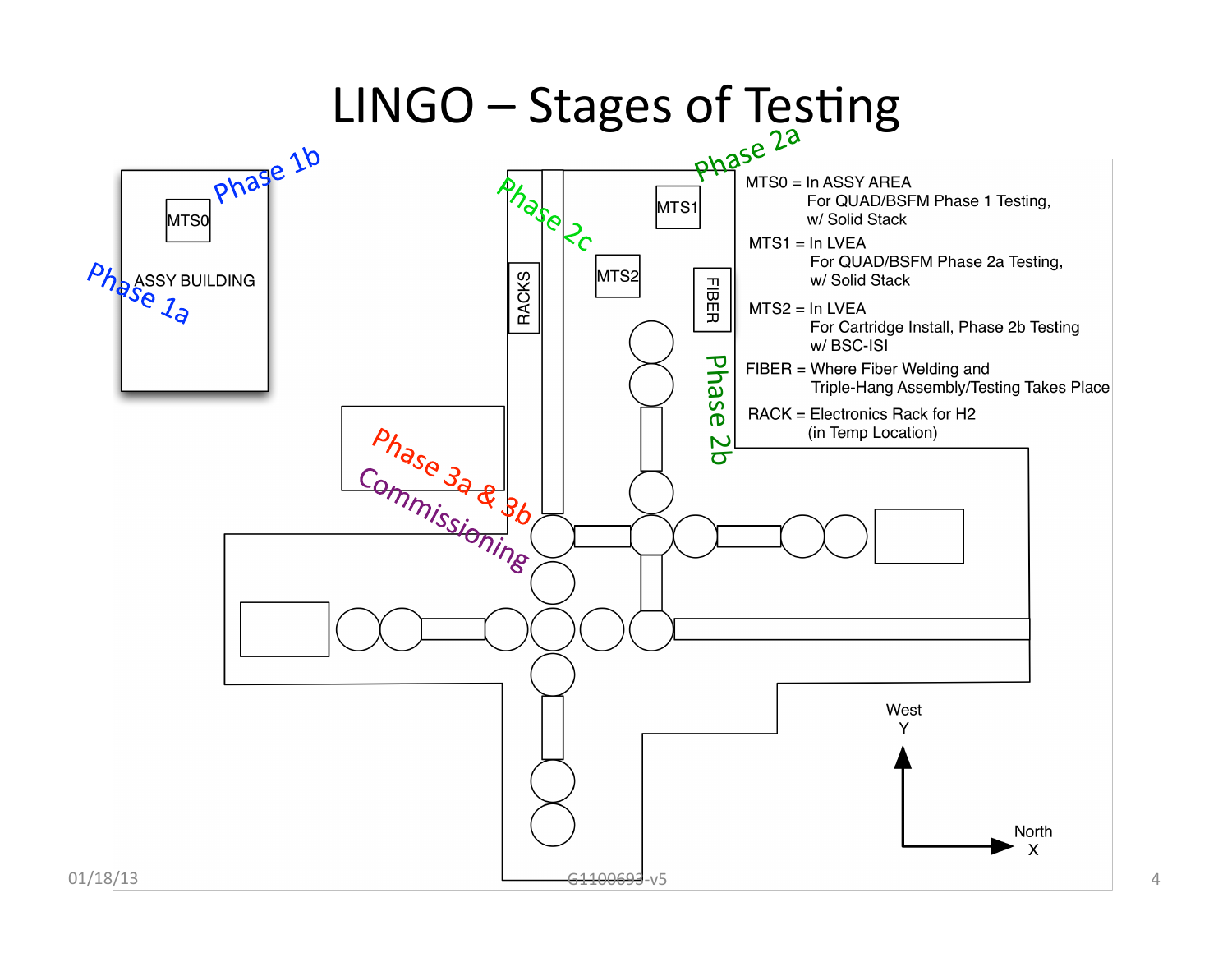## Phase 1a Wire Build, Assembly and Testing

### **Tests**

- DC Alignment (from Levels and Optical Levers)
- **Magnet Polarity Check**
- Ensure appropriate model infrastructure has been restored
- Determine M0, R0, L1, L2 Open Ligh Current

- Main Chain (MC), Reaction Chain (RC) suspended mass' mass (ICS)
- Trim mass allocation at all stages (ICS)
- Blade Characterization Data (Stiffness Pass/Fail)
- MO, RO, L1, L2 Magnet Strength Data (Strength Pass/Fail) (Manufacturer's Spec) (Merely ensure that all specs are in hand)
- MO, RO, L1, L2 OSEM Inventory; S/N, Configuration, Open Light Voltage (Open Light Voltage Pass/Fail) (Update ICS, Update OSEM Chart E1200343)
- MO, RO, L1, L2 OSEM Coil Resitance and Inductance (Tolerance Pass/Fail) (Merely ensure that all data is in hand)
- MO, RO, L1, L2 OSEM sensor noise assessment (Noise Floor Pass/Fail) (Merely ensure that all data is in hand)
- Individual Vibration Absorber Characterization (Resonant Bandwidth Pass/Fail) (Merely ensure that all data is in hand)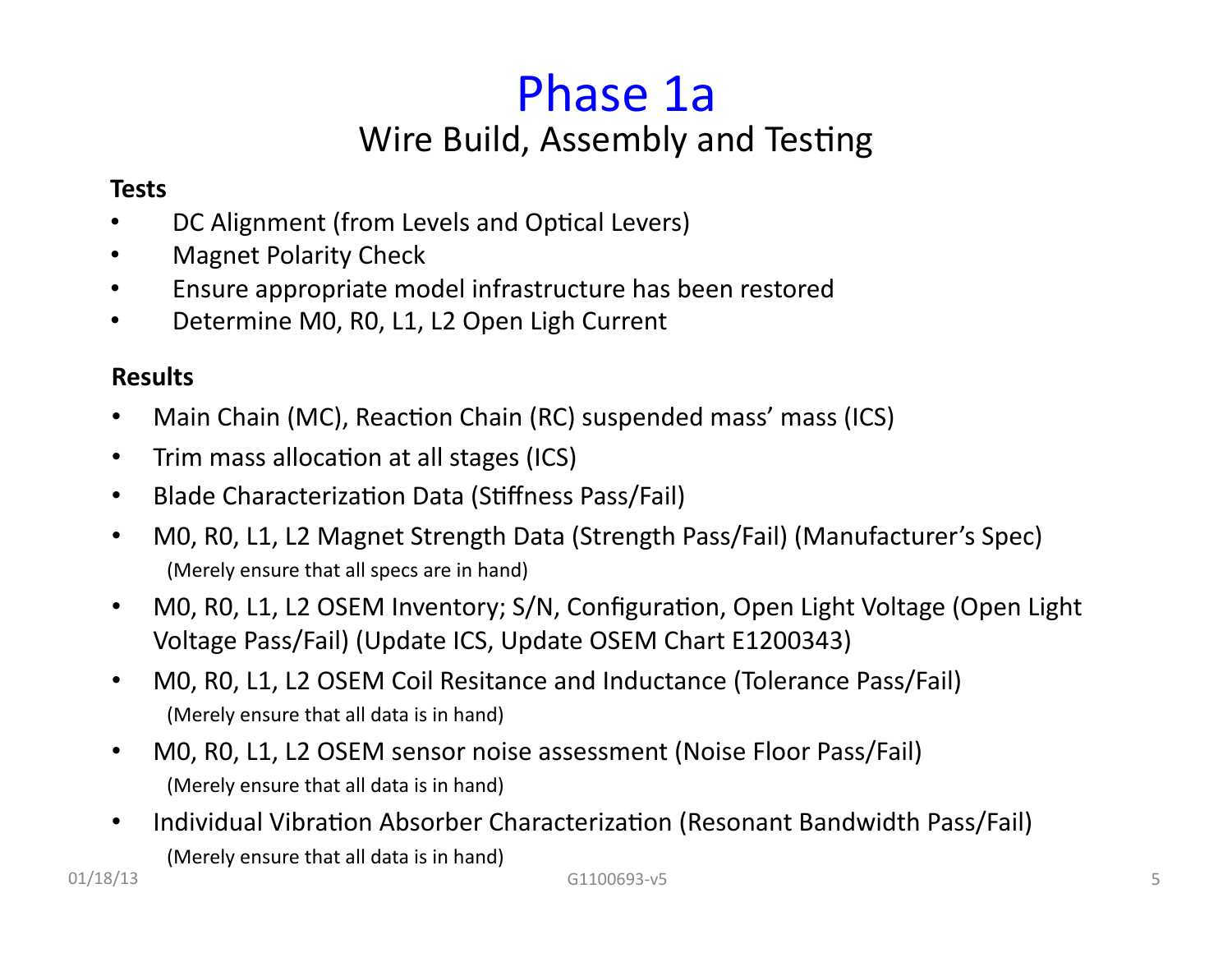# Phase 1b

# **Tests**<br>• DC Alignment/Balancing (from Optical Levels and Levers)

Physically Move M0,R0

Physically Move M0,R0

Use speedometers

Top TFs

DC Offsets 

Take single-frequency  $V$  &  $Y$  Top to

Take a set of Top to Top TFs

Take a set of Top to Top TFs

Take a set of Top to Top TFs

Top DC Offsets

Use speedometers

- Ability to Sense M0, R0
- M0, R0 OSEM Centering
- MO, RO OSEM Sensor Diagonalization / Perpendicular Alignment
- M0, R0 Sensor Sign Checks
- **Expected Watchdog behavior**
- Ability to Actuate M0, R0
- MO, RO Actuator Sign Checks
- **Reaction Chain Cable Dressing**
- Rough L1, L2 OSEM Centering and alignment
- L1, L2 Sensor Sign Checks
- Rubbing Checks (EQ Stops, etc)
- Damping Loop Closure

- Phase 1 SUS alignment assessment (Tolerances Pass/Fail)
- Final Calibrated OSEM Spectra of M0, R0, L1, L2 Motion (Resonances & Noise Floor Pass/Fail)
	- Comparison Set (Euler and OSEM Basis ASDs, compared with single Reference Measurement)
- Final Calibrated Top to Top Transfer Functions, Euler and OSEM basis, Damping Off, (Model and Ref. Meas. Comparison Pass/Fail)
	- Individual Set (Euler and OSEM Basis TFs, compared with Model)
	- Comparison Set (Euler Basis only, compared with Reference Measurements and Model)
- Final Calibrated Top to Top Transfer Functions, Euler and OSEM basis, Damping ON (Model and Ref. Meas Comparison Pass/Fail)
	- Individual Set (Euler and OSEM Basis TFs, compared with Model)
	- Comparison Set (Euler Basis only, compared with Reference Measurements and Model)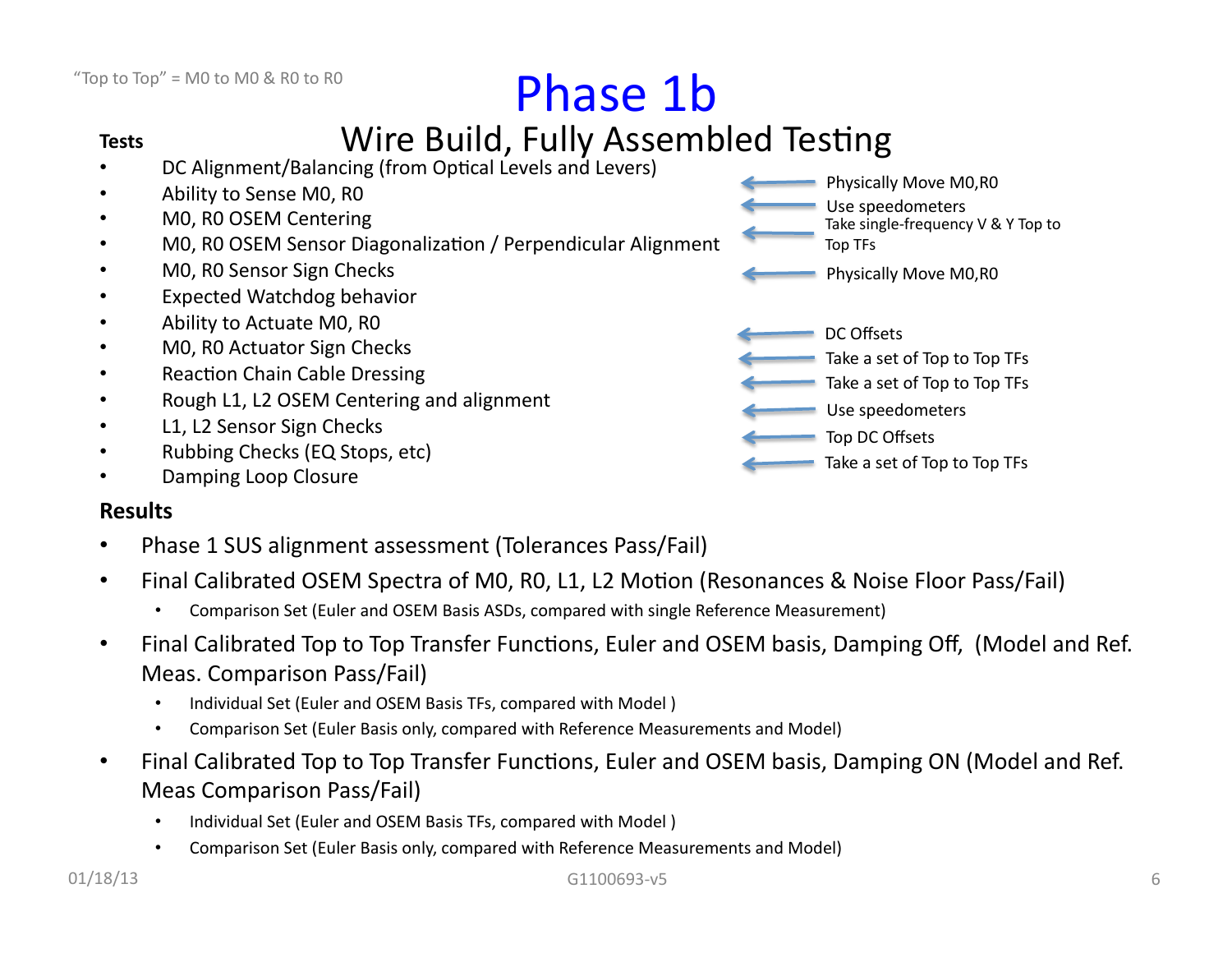## Tests **Wire Build, Fully Assembled Sanity Checks**

- DC Alignment/Balancing (from Optical Levels and Levers)
- Ensure front-end model infrastructure is in place
- Determine M0, R0, L1, L2 OSEM Open Light Current
- Center MO, RO, L1, L2 OSEMs
- Ability to Sense M0, R0
- M0, R0 Sensor Sign Checks
- Expected Watchdog behavior
- Coil Driver BIO switches' functionality confirmed
- Ability to Actuate M0, R0
- Rubbing Checks (EQ Stops, etc)
- Ability to Sense L1, L2
- Damping loop closure

Take a Spectra Physically move the Suspension

Use speedometers

DC Offsets 

Take a set of Top-Top TFs

Take a Spectra

- MO, RO, L1, L2 OSEM Open Light Current (Open Light Current Level Pass/Fail) (Updated OSEM Chart E1200343)
- Final Calibrated OSEM Spectra of M0, R0, L1, L2 Motion (Resonances & Noise Floor Pass/Fail)
	- Comparison Set (Euler and OSEM Basis ASDs, compared with single Reference Measurement)
	- Comparison Set (Euler and OSEM Basis ASDs, compared with Prior Stage Results)
- Final Calibrated Top to Top Transfer Functions, Euler and OSEM basis, Damping Off, (Model and Ref. Meas. Comparison Pass/Fail)
	- Individual Set (Euler and OSEM Basis TFs, compared with Model)
	- Comparison Set (Euler Basis only, compared with Reference Measurements, Prior Stage Results, and Model)
- Final Calibrated Top to Top Transfer Functions, Euler and OSEM basis, Damping ON (Model and Ref. Meas Comparison Pass/Fail)
	- Individual Set (Euler and OSEM Basis TFs, compared with Model)
	- Comparison Set (Euler Basis only, compared with Reference Measurements, Prior Stage Results, and Model)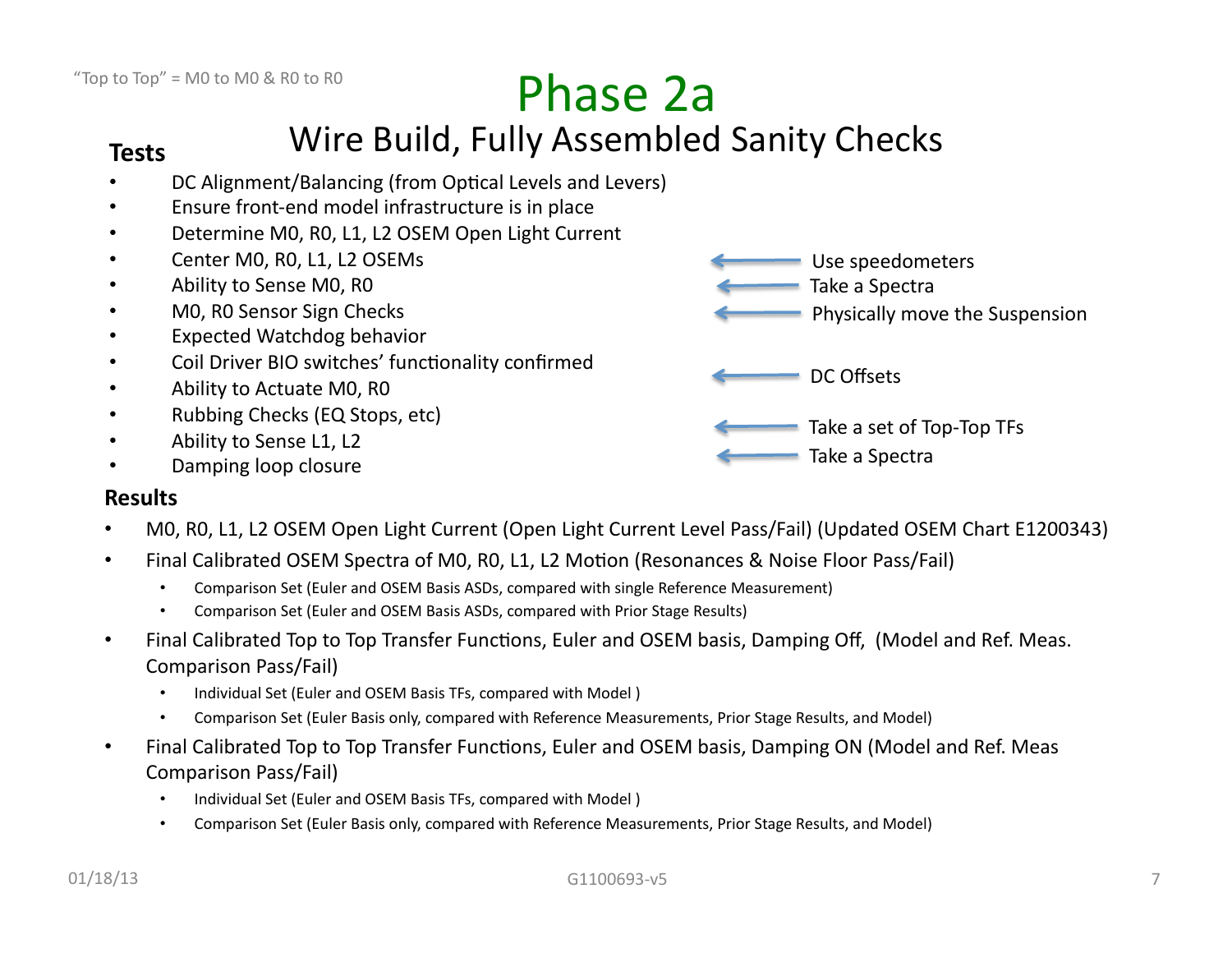# Phase 2b

## Fiber Build, Assembly and Testing

**Tests** (Before install of Fiber Protection)

- PUM/TST DC alignment in Wire Hang
- Check/Record (single) fiber profile
- 15 kg load (single) fiber proof test
- DC Alignment (from Optical Levels and Levers)
- Rubbing checks (EQ Stops, etc.)
- Single-hang (PUM Locked) modal frequency assessment (see T1100594)

- Fiber Characterization Data (Metrology and/or Profile, Load Pass/Fail) (Merely ensure that all data is in-hand)
- Ear Characterization Data (Metrology Pass/Fail) (Merely ensure that all data is in-hand)
- ESD Characterization (Continuity, Mapping, Metrology Pass/Fail)
- Ring Heater Characterization (Continuity Pass/Fail)
- Calibrated L, V, P, Y Single Pendula (PUM->TST) Spectra (Resonances Pass/Fail)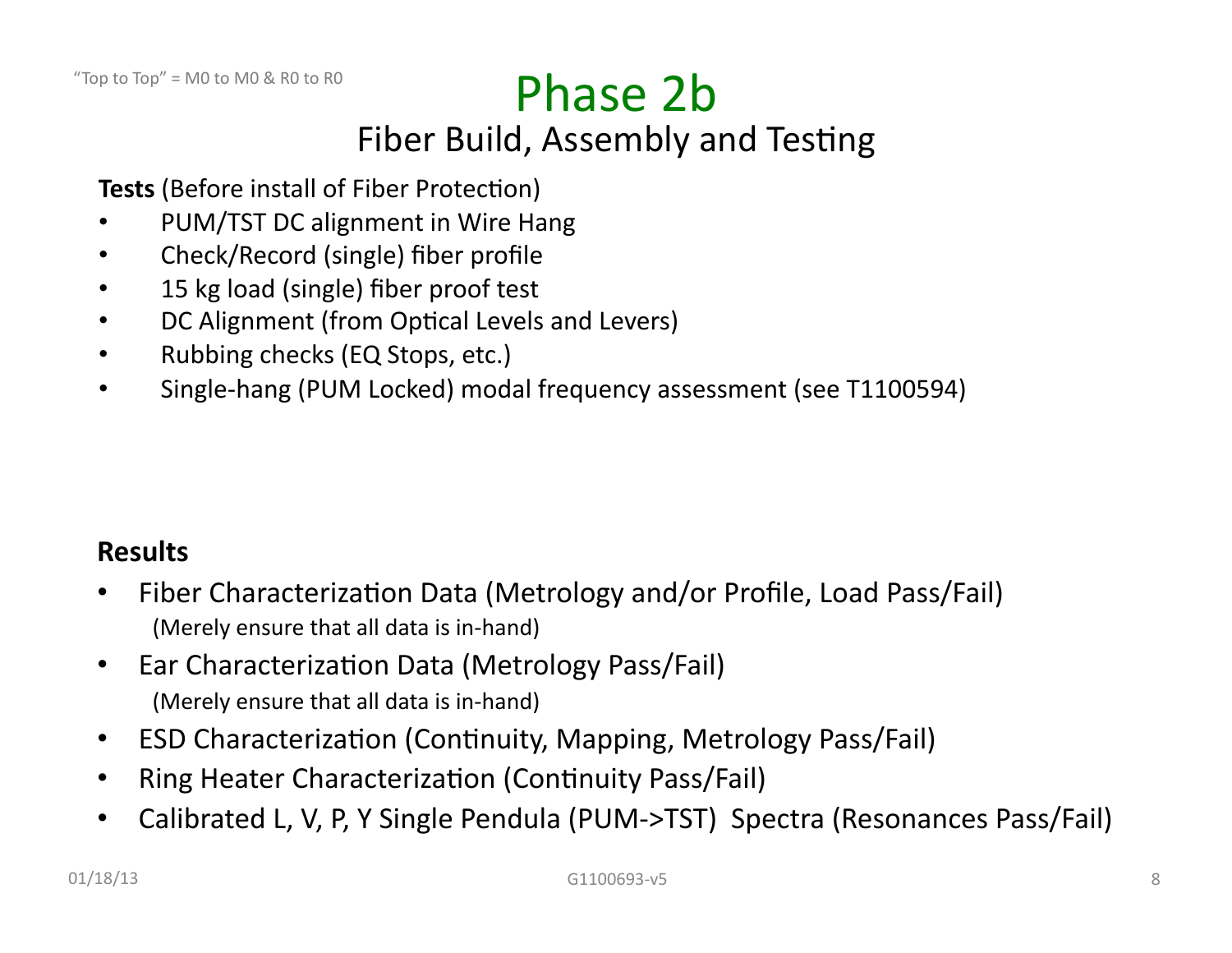## Phase 2c

## Tests **Fiber Build, Fully Assembled Testing**

- DC Alignment (using Optical Levels and Levers, full IAS Blessing)
- Full IAS Alignment Checkout (Test Mass Height, Test Mass/Reaction Mass Gap check, Chain Alignment, etc)
- Center M0, R0, L1, and L2 OSEMs
- Ability to Sense M0, R0, L1, L2 OSEMs
- Expected Watchdog behavior, including interactions with BSC-ISI
- Ability to Actuate M0 and R0
- ESD Continuity, Ring Heater resistance
- Assess absense of Ground Loops in Cable Routing
- Reaction Chain Cable Dressing
- Rubbing Checks (EQ Stops, etc.)
- Assess Table Mounting / Dog Clamping with B&K Hammer & Accelerometer (Vibration Absorbers OFF)
- Assess Vibration Absorber Functionality with B&K Hammer & Accelerometer (Vibration Abosorbers ON)
- Damping Loop Closure
- Assess Coupling to ISI with BSC-ISI ST2 transfer function

#### **Results**

- Final IAS alignment checkout (Tolerances Pass/Fail)
- Watchdog connection with BSC-ISI, Damping Loop Functionality (Expected Protection Pass/Fail)
- Final Calibrated OSEM Spectra of M0, R0, L1, L2 Motion (Resonances & Noise Floor Pass/Fail)
	- Comparison Set (Euler and OSEM Basis ASDs, compared with single Reference Measurement)
	- Comparison Set (Euler and OSEM Basis ASDs, compared with previous stage)
- Final Calibrated Top to Top Transfer Functions, Euler and OSEM basis, Damping Off, (Model and Ref. Meas. Comparison Pass/Fail)
	- Individual Set (Euler and OSEM Basis TFs, compared with Model)
	- Comparison Set (Euler Basis only, compared with Reference Measurements, Previous Stage Results, and Model)
- Final Calibrated Top to Top Transfer Functions, Euler and OSEM basis, Damping ON (Model and Ref. Meas. Comparison Pass/Fail)
	- Individual Set (Euler and OSEM Basis TFs, compared with Model)
	- Comparison Set (Euler Basis only, compared with Reference Measurements, Previous Stage Results, and Model)
- Assess Vibration Absorber Performance (Suitable Reduction of Resonances, Decoupling from ISI Pass/Fail)

Take a set of Top-Top TFs

Take a set of Top-Top TFs

Take a set of Top-Top TFs

Use Digital Multimeter

Take Spectra 

Use Speedometers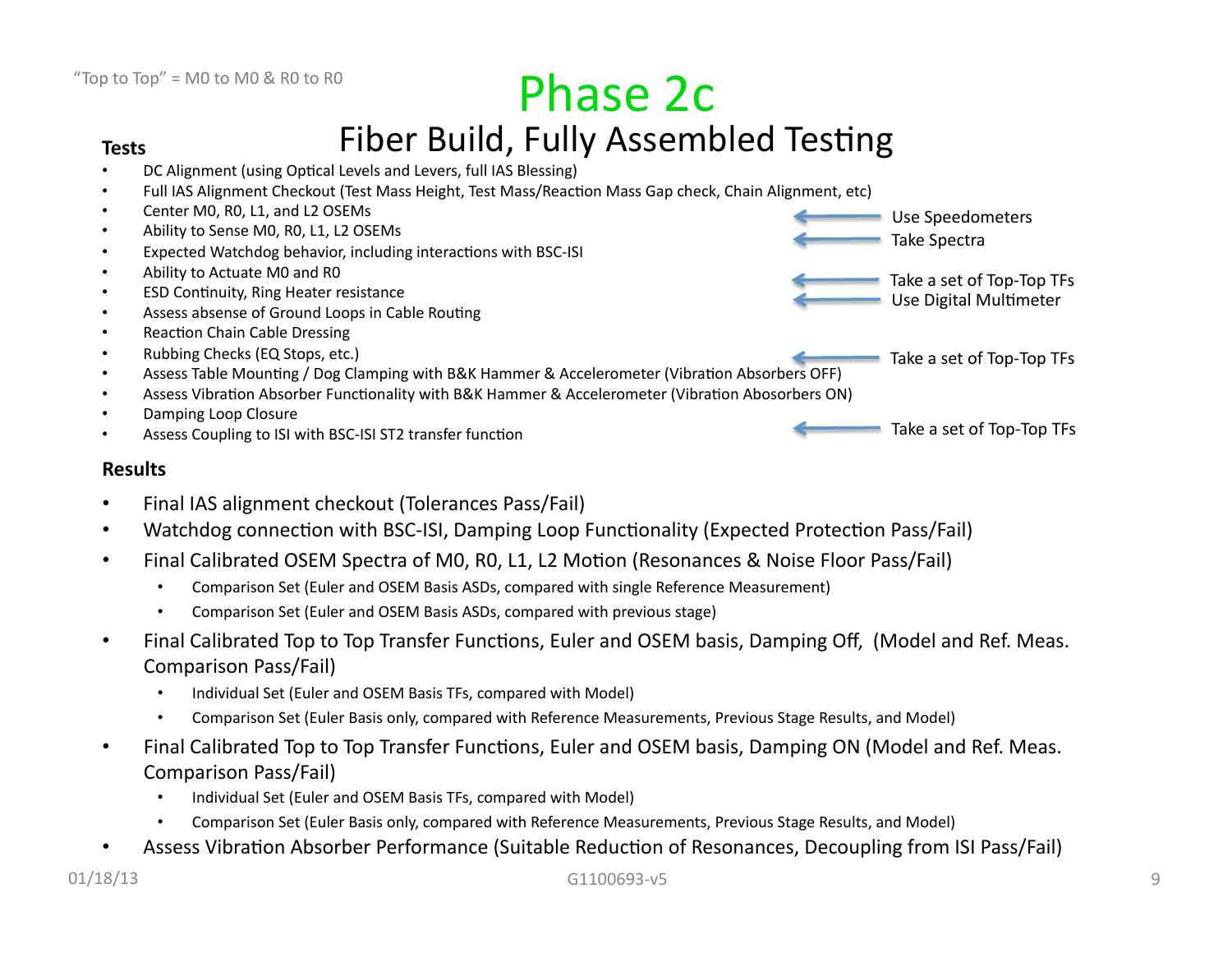Phase 3a

## Fiber Build, In-Chamber, In-Air Testing

#### **Tests**

- Assess electronics chain continuity through feedthrus (ESD continuity, Ring Heater resistance, etc)
- Assess cable routing stiffness/compliance from Optical Table, through ISI, to Feedthrough
- Determine M0, R0, L1, and L2 Open Light Current
- Final Centering of M0, R0, L1, L2 OSEMs (including bouyancy compensation for vertical OSEMs)
- Final Setting of EQ Stop Distances (including bouyancy compensation for vertical stops)
- Ability to Sense / Actuate M0/R0
- Ability to Sense L1, L2
- Final Rubbing Checks (EQ Stops, etc.)
- Damping Loop Closure

DC Offsets Take a set of Top-Top TFs Take a Spectra Take a set of Top-Top TFs

• Assess coupling to ISI with BSC-ISI ST2 transfer function (if Phase 2c test was polluted by ambient noise)

- MO, RO, L1, and L2 OSEM Open Light Current (Open Light Current Level Pass/Fail) (Updated OSEM Chart E1200343)
- Final Calibrated OSEM Spectra of M0, R0, L1, L2 Motion (Resonances & Noise Floor Pass/Fail)
	- Comparison Set (Euler and OSEM Basis ASDs, compared with single Phase 3a Reference Measurement)
	- Comparison Set (Euler and OSEM Basis ASDs, compared with previous stages)
- Final Calibrated Top to Top Transfer Functions, Euler and OSEM basis, Damping Off, (Model and Ref. Meas. Comparison Pass/Fail)
	- Individual Set (Euler and OSEM Basis TFs, compared with Model)
	- Comparison Set (Euler Basis only, compared with Reference Measurements, Previous Stage Results, and Model)
- Final Calibrated Top to Top Transfer Functions, Euler and OSEM basis, Damping ON (Model and Ref. Meas. Comparison Pass/Fail)
	- Individual Set (Euler and OSEM Basis TFs, compared with Model)
	- Comparison Set (Euler Basis only, compared with Reference Measurements, Previous Stage Results, and Model)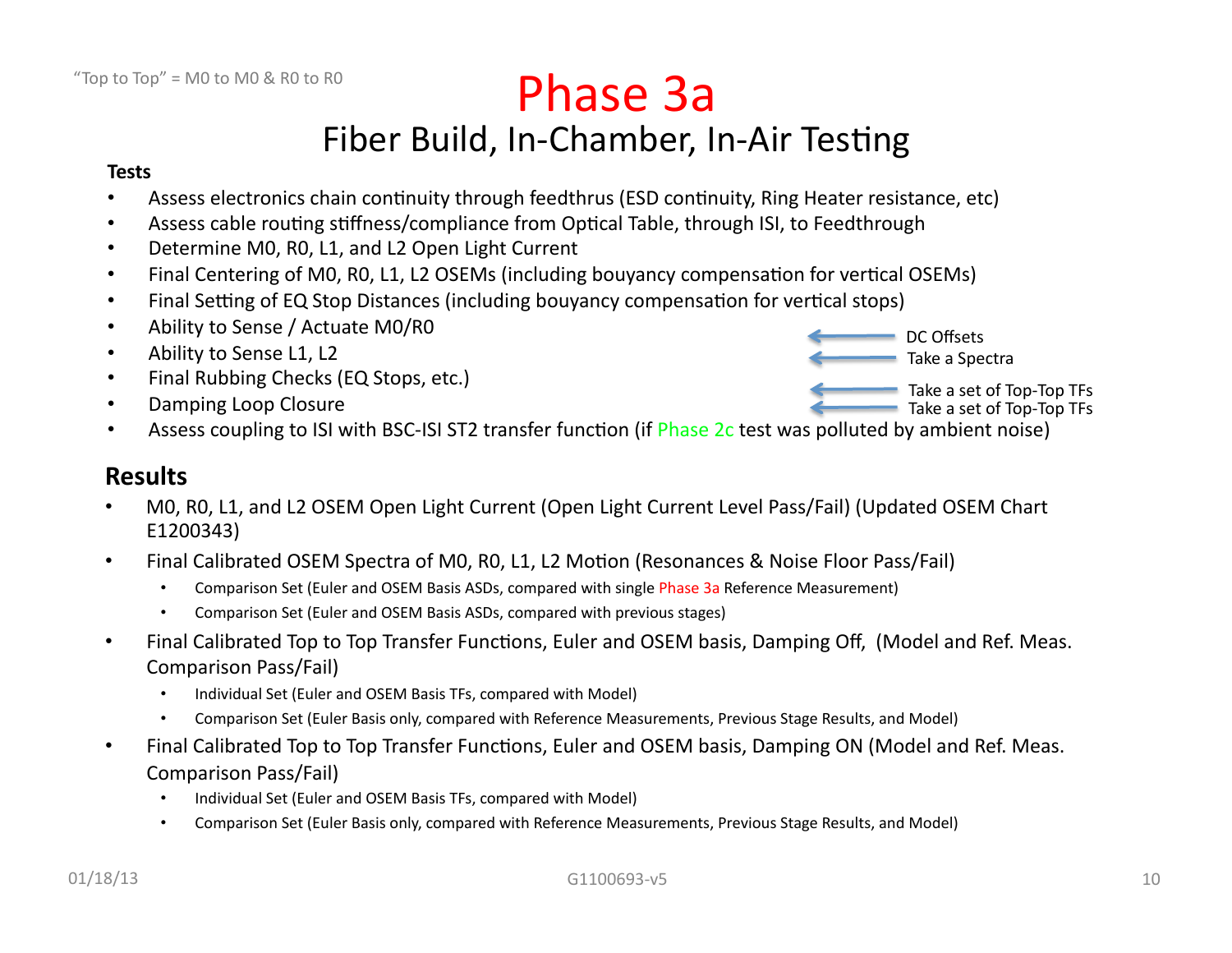# Phase 3b

## Fiber Build, In-Chamber, In-Vacuum Testing

### **Tests**

- Ability to Sense/Actuate M0, R0, L1, L2, L3
- Rubbing Checks via Transfer Functions

Take OSEM/Oplev Spectra Take a set of Top-Top TFs

## Results

- Final Calibrated OSEM Spectra of M0, R0, L1, L2 Motion (Resonances & Noise Floor Pass/Fail)
	- Comparison Set (Euler and OSEM Basis ASDs, compared with single Reference Measurement)
	- Comparison Set (Euler and OSEM Basis ASDs, compared with previous stage)
- Final Calibrated Top to Top Transfer Functions, Euler and OSEM basis, Damping Off, (Model and Ref. Meas. Comparison Pass/Fail)
	- Individual Set (Euler and OSEM Basis TFs, compared with Model)
	- Comparison Set (Euler Basis only, compared with Reference Measurements, Previous Stage Results, and Model)
- Final Calibrated Top to Top Transfer Functions, Euler and OSEM basis, Damping ON (Model and Ref. Meas. Comparison Pass/Fail)
	- Individual Set (Euler and OSEM Basis TFs, compared with Model)
	- Comparison Set (Euler Basis only, compared with Reference Measurements, Previous Stage Results, and Model)
- Final Calibrated L1, L2 to L1, L2, L3 Transfer Functions, Euler Basis, Damping Off (Model and Ref. Meas. Comparison Pass/Fail)
- MO, L1, L2 Actuation Range Test using OSEMs (or OpLev if available)
- L3 Actuation Range Test using OpLev

## **ACCEPTANCE!!**